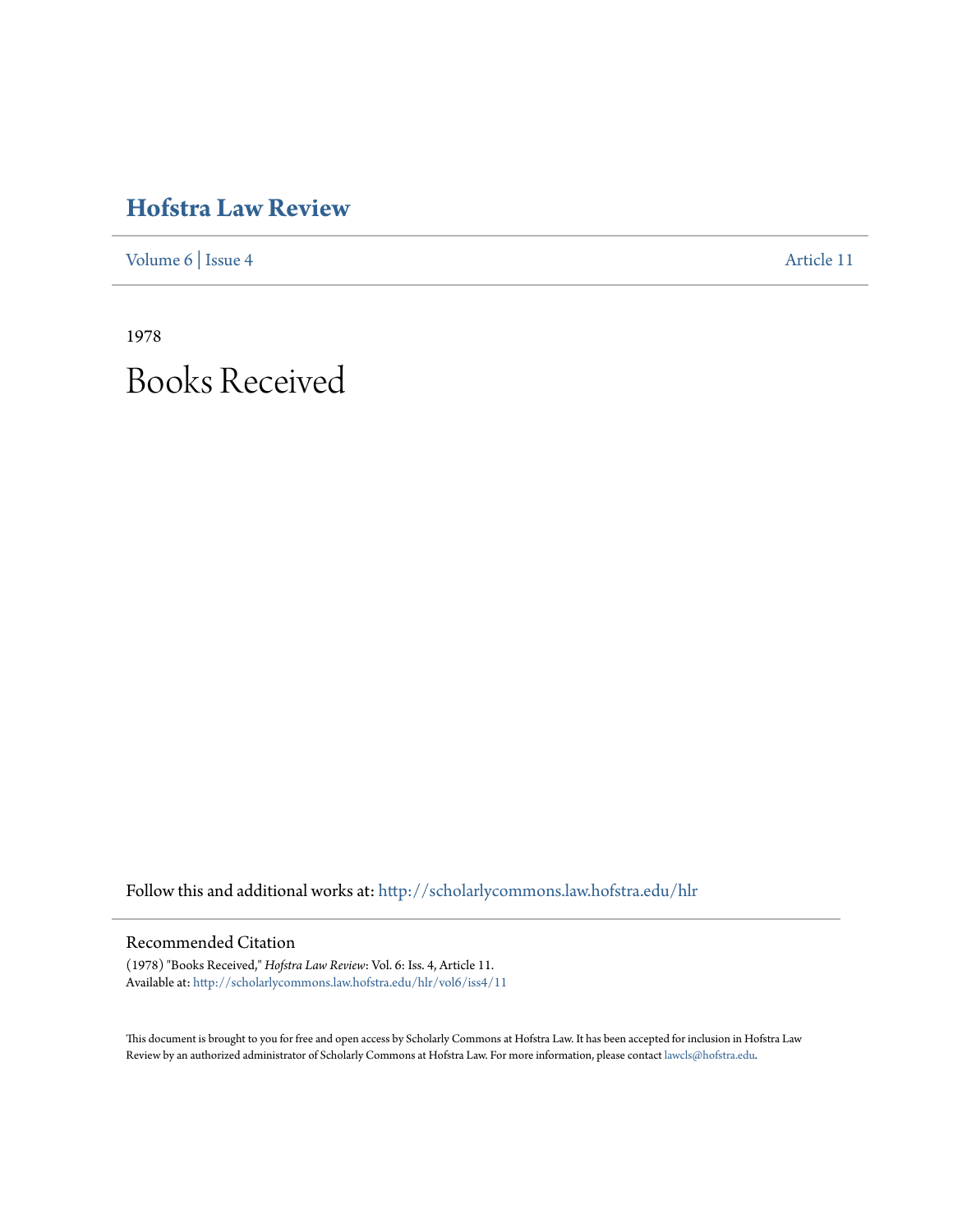## **BOOKS RECEIVED**

- BROKER-DEALERS AND SECURITIES MARKETS. By *Sheldon M. Jaffe.* Colorado Springs, Colorado: Shepard's, Inc., 1977. Pp. xix, 438. The relationship between broker-dealers and the securities markets is the focus of this book. With the passage of the Securities Act of 1933 and the Securities Exchange Act of 1934, the regulation of securities markets took on a new dimension. The author undertakes a thorough analysis of these statutes along with other statutes the Securities and Exchange Commission has the duty to enforce. In addition, Mr. Jaffe explains how these statutes affect the activities and responsibilities of broker-dealers, who play an important role in the trading of securities.
- COLLECTIVE BARGAINING LABOR RELATIONS IN STEEL: THEN AND Now. By *I.W. Abel.* New York: Columbia University Press, 1976. Pp. 62. \$6.95. The author, president of the United Steelworkers of America, once fired kilns in a brickyard for sixteen cents an hour, twelve hours a day, seven days a week. This book describes the development of mature and meaningful labor-management relations in the steel industry. In the beginning, bitter conflict plagued the industry with the companies striving to keep production costs low at the workers' expense. Gradually, however, both labor and management learned to approach mutual problems with respect for each other, and in 1974 a major settlement was reached without the threat of an industry-wide strike or lockout. This settlement resulted from a new manner of negotiations, which the author believes will promote labor peace in the future.
- THE COURTS AS EDUCATIONAL POLICY MAKERS AND THEIR IM-PACT ON FEDERAL PROGRAMS. By *Betsy Levin.* Santa Monica, California: Rand Corporation, 1977. Pp. iii, 135. This welldocumented monograph, prepared for the Department of Health, Education and Welfare by the Rand Corporation, investigates the impact of the increasing intervention of the federal courts into educational policymaking. It examines the impact of recent legal developments in education on federal programs and suggests ways in which the legislative and executive branches can facilitate, rather than impede, state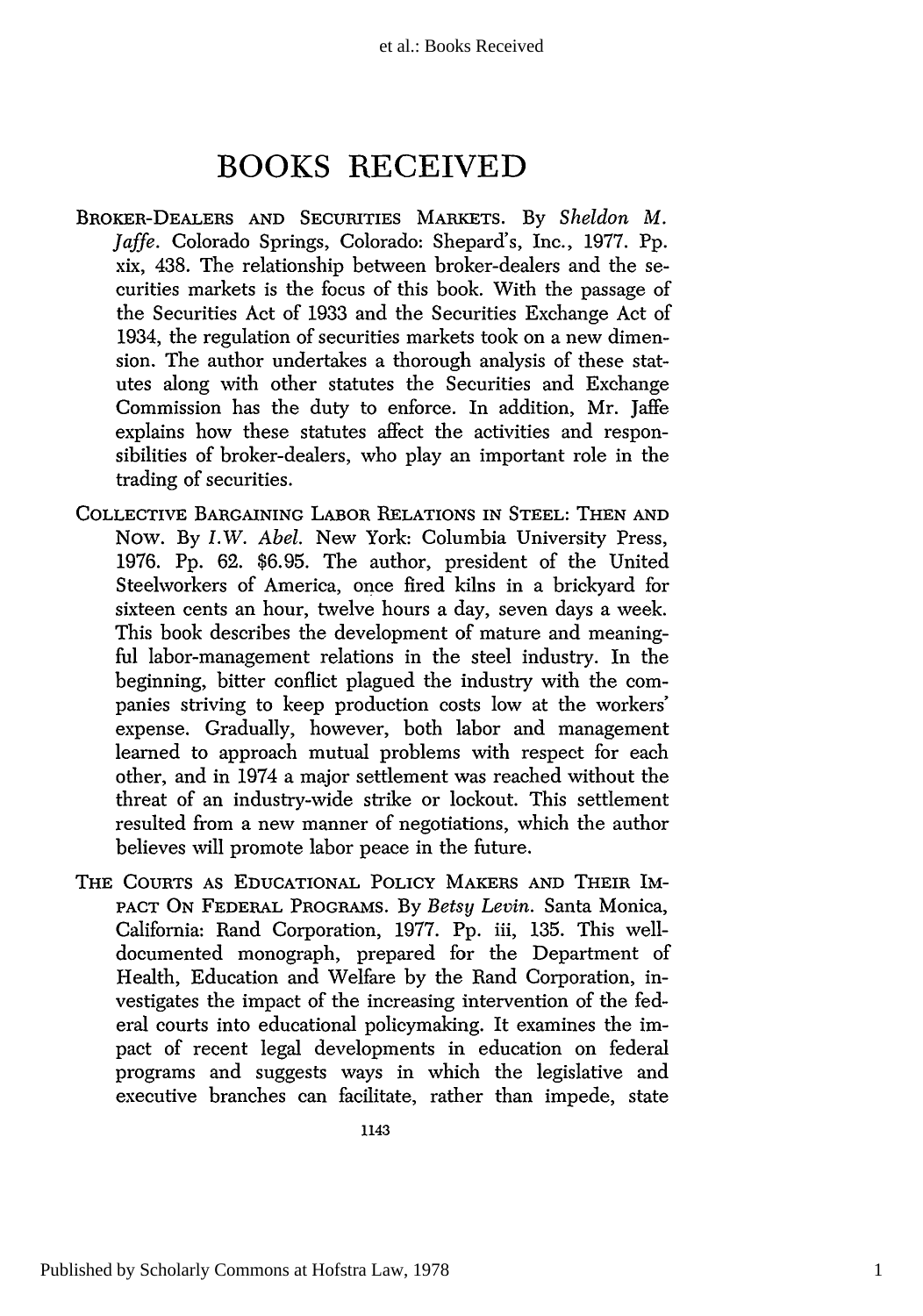*HOFSTRA LAW REVIEW*

compliance with these mandates. Areas examined include school finance reform, public aid to parochial schools, exclusion of the handicapped from public education, equal educational opportunities for pupils with varying needs, race and sex discrimination, protection of rights of students and teachers, liability of school officials, and collective bargaining.

- DEBTORS' AND CREDITORS': RIGHTS AND REMEDIES. By Sidney *Sherwin.* Kew Gardens, New York: Attorneys' Aid Publications, 1976. Pp. 235. (paperback). This book is a practical guide to the rights and remedies of the debtor and the creditor in business transactions. The author has written a readable volume useful to laymen unfamiliar with the legal problems involved in the debtor-creditor relationship, as well as to attorneys in the field. Examples of forms and documents with which the debtor or creditor ought to be familiar accompany the text. In addition, the appendix includes eighty-four pages of forms used in debtor-creditor transactions. Topics of interest which are covered in this book are bankruptcy and alternatives for the financially troubled debtor, creditors' collection devices, and means of collecting a money judgment.
- FATHERS AND CUSTODY. By *Ira Victor and Win Ann Winkler.* New York: Hawthorn Books, Inc., 1977. Pp. xiii, 209. \$8.95. This book is a comprehensive description of the problems of divorced fathers and their children. Material is drawn from interviews with numerous people on issues of divorce and custody, supplemented by information from other authorities. The writers question traditional attitudes toward awarding custody to mothers, explore alternative solutions, and list organizations helpful to divorced fathers.
- FREEDOM VS. NATIONAL SECURITY. **By** *Morton H. Halperin and Daniel Hoffman.* New York: Chelsea House Publishers, 1977. Pp. xvi, 594. \$15.00. This book focuses on the Supreme Court's attempts to balance the requirements of national security, as determined by the President and Congress, against the constitutional rights of Americans. The authors have assembled cases, statutes, and executive orders which illuminate the clash between personal liberties and the perceived requirements of national security. The book analyzes the validity of inherent presidential power and deals with the government's power to control access to information relating to na-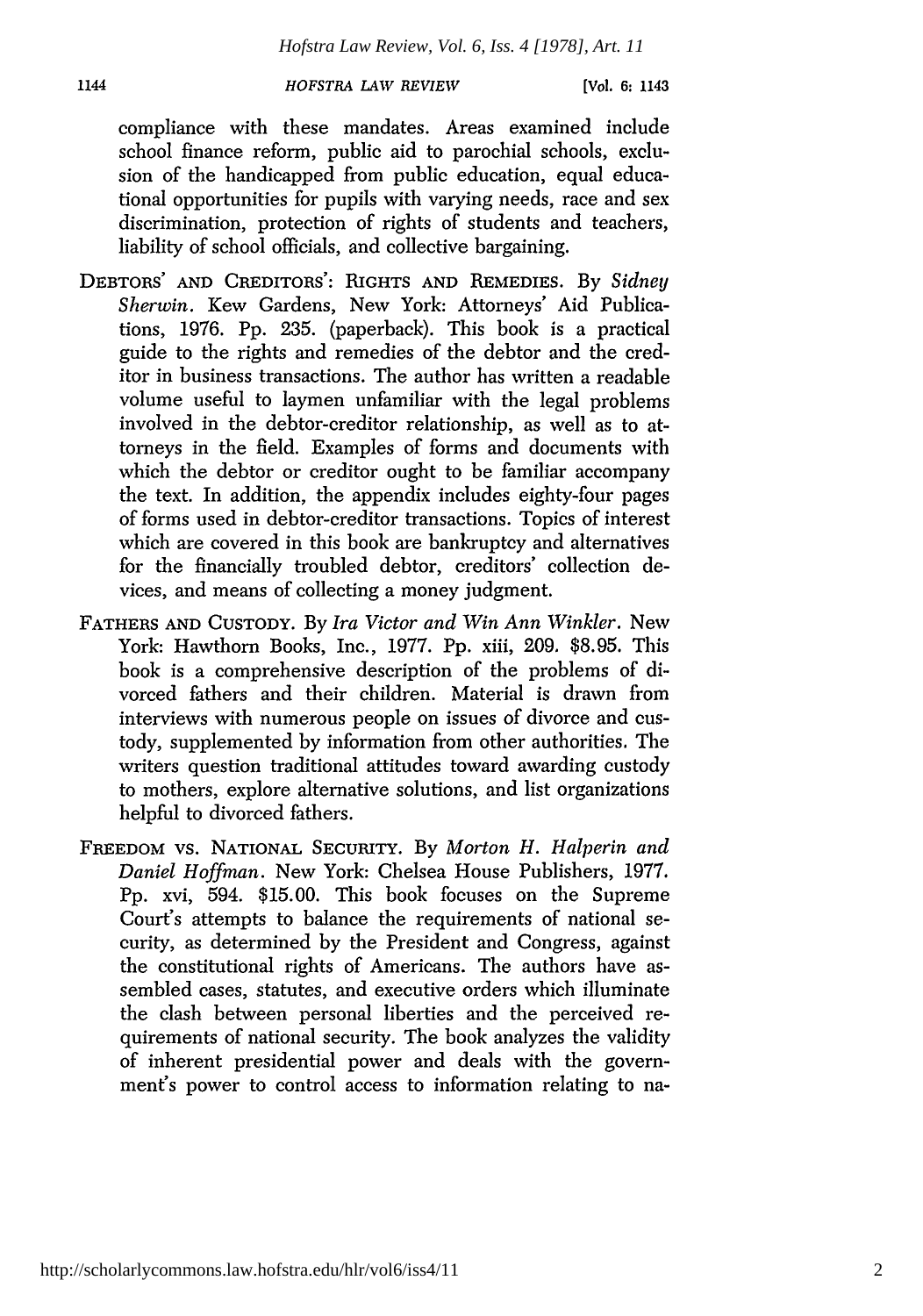*BOOKS RECEIVED*

**1978]**

tional security matters. The authors offer a consideration of political surveillance and discuss the rights to speak, to travel abroad, to remain a citizen, to work, and to decline to serve in the armed forces, as well as rights of certain special groups: aliens and members of the military. Whether persons whose rights have been violated in the name of national security can vindicate those rights in court is also considered.

- THE **IMPLEMENTATION GAME:** WHAT HAPPENS AFTER **A** BILL BE-**COMES A** LAW. By *Eugene Bardach.* Cambridge, Massachusetts, and London, England: The MIT Press, 1977. Pp. x, 323. \$17.95. The author's premise is that the enactment of a bill is hardly more than a first step toward alleviating those problems which the bill was designed to correct. According to the author, implementation involves many programs which are subject to "bureaucratic games"; delay and excessive costs inevitably result.
- IT **TAKES A LONG** TIME TO BECOME **YOUNG.** By *Garson Kanin.* Garden City, New York: Doubleday & Co., 1978. Pp. 185. \$6.95. Written in an entertaining style, this book presents Garson Kanin's views on mandatory retirement. The author, a playwright, director, screenwriter, memorist, and novelist, was inspired to write this book by a television editorial. This editorial supported mandatory retirement in the context of a pending Supreme Court case, involving a policeman who was forced to retire because he had reached the age of fifty. The policeman contested forced retirement on equal protection grounds. The author was given air time by the television station to respond to the editorial and strongly criticized the concept of mandatory retirement. Mr. Kanin devotes this book to proving his theory that "youth is a gift of nature; but age is a work of art." Opposed to mandatory retirement in any area, the author draws upon many examples of so-called "senior" citizens who have made outstanding contributions to society well into their later years.
- KEEPING THE FAITH: A. PHILIP RANDOLPH, MILTON P. WEB-STER, **AND** THE BROTHERHOOD OF SLEEPING CAR PORTERS, 1925-37. By *William H. Harris.* Urbana, Illinois: University of Illinois Press., 1977. Pp. xiv, 252. \$12.50. For more than a decade following 1925, the Brotherhood of Sleeping Car Porters sought recognition as the union bargaining agent for por-